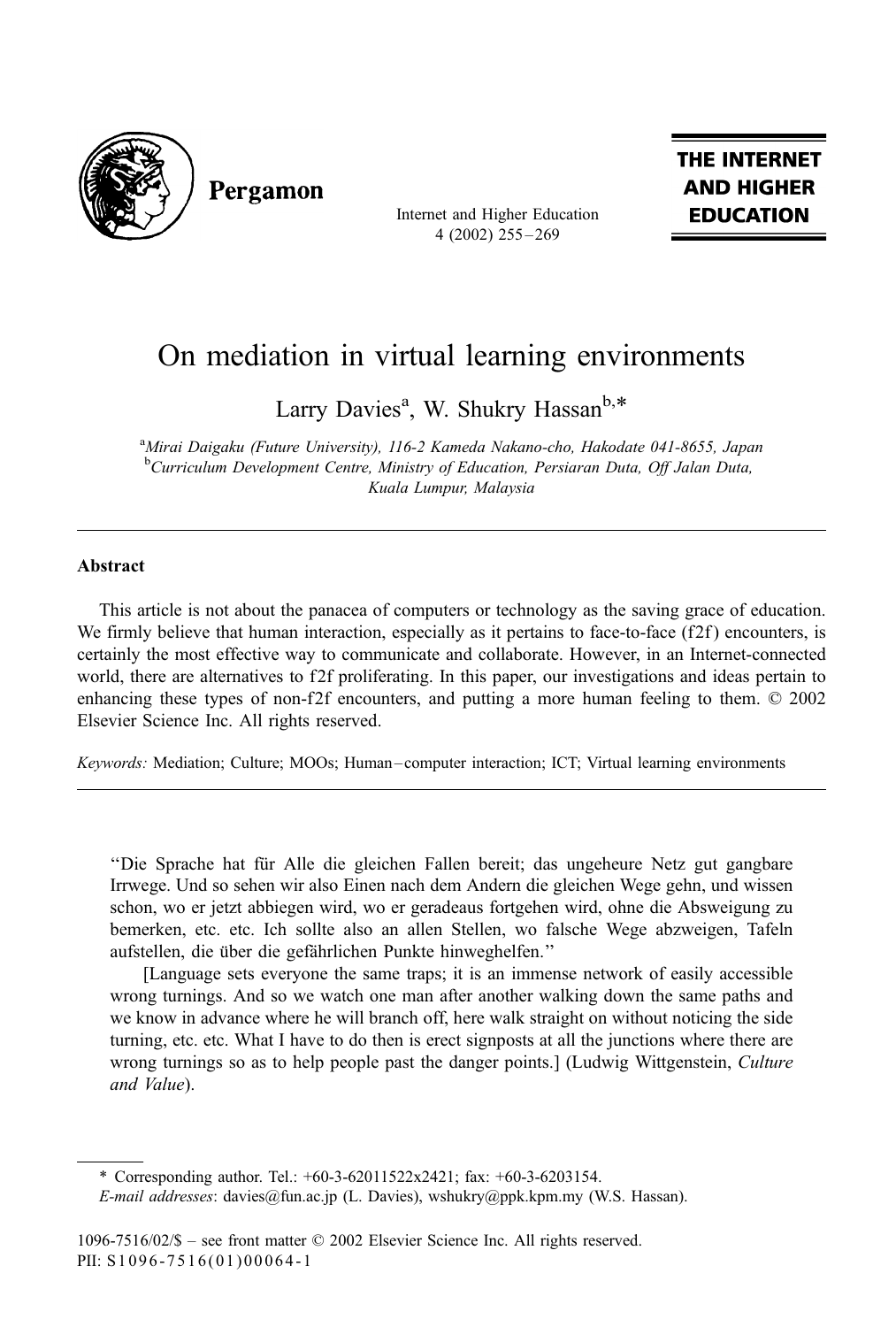## 1. Introduction

Our paper focuses on conveying concepts of mediation, from several angles. We discuss education and technology as they pertain to culture change, social institutions, the Internet and computer-mediated communication, software design and human–computer interaction, the use of MOOs, time, place and collaboration, and language. We also share some of our experiences with two MOO-based projects to provide examples of the potential uses of MOOs in education. In addressing many of these aspects, we hope to convey the importance for implementing comprehensive virtual learning environments (VLEs).

#### 1.1. Culture(s) mediate(s)

American cultural anthropologist Hall (1976) demonstrated how cultural change is necessarily generational. He argued that our current state of Western beliefs about education (yet now a curiously cross-cultural phenomenon) were unconsciously formed in the early stages of the Industrial Revolution. Educational views came about as the result of the second generation of factory workers having been brought up in ''normal'' and ''natural'' conditions to respond to segmented bells and whistles that factory owners used in an almost pre-Pavlovian way to subsume workers' and families' independent will.

The contrast from the year 1901 to 2001 is astounding. Progressing at warp speed, technology has left culture far behind, and culture is chasing technology, struggling to keep the gap from widening even more.

## 1.2. Social institutions mediate

As governmental institutions around the world attempt to rethink how people need to be educated, there are voices (including us) calling to cognitive psychologists and educators such as the Americans Papert (1980) and Schank and Cleary (1995). They insist that schools of all kinds around the world must stop testing and lecturing and having time-segmented classes if educational institutions are to help students learn. We join them in moving away from the typical classroom setup: rows of desks facing a teacher's desk or podium that is usually placed on a stage at the head of a room in front of a blackboard or white board. Brazilian educator Freire (1970) argued that this leaves the power structure intact. The typical classroom setup subverts student's curiosity and leaves them no room to stretch their minds, even to fail at times. Iranians Talebinezhad and Aliakbari (2001) in counterpoint to Freire, remind us that many Eastern cultures, especially Japan, China, and Korea do hold a diametrically opposed view of learning in these matters. These cultures see that failure is a matter of losing face and not the student, but the teacher is the root cause of this failure and that is a bad thing. There is a struggle between educational and cultural ideologies then in seeking to find new ways in educating the young.

The Japanese national government, along with the Ministry of Foreign Affairs (MOFA, 2000), is proposing its ''Information Technology'' or Basic IT plan. The plan is to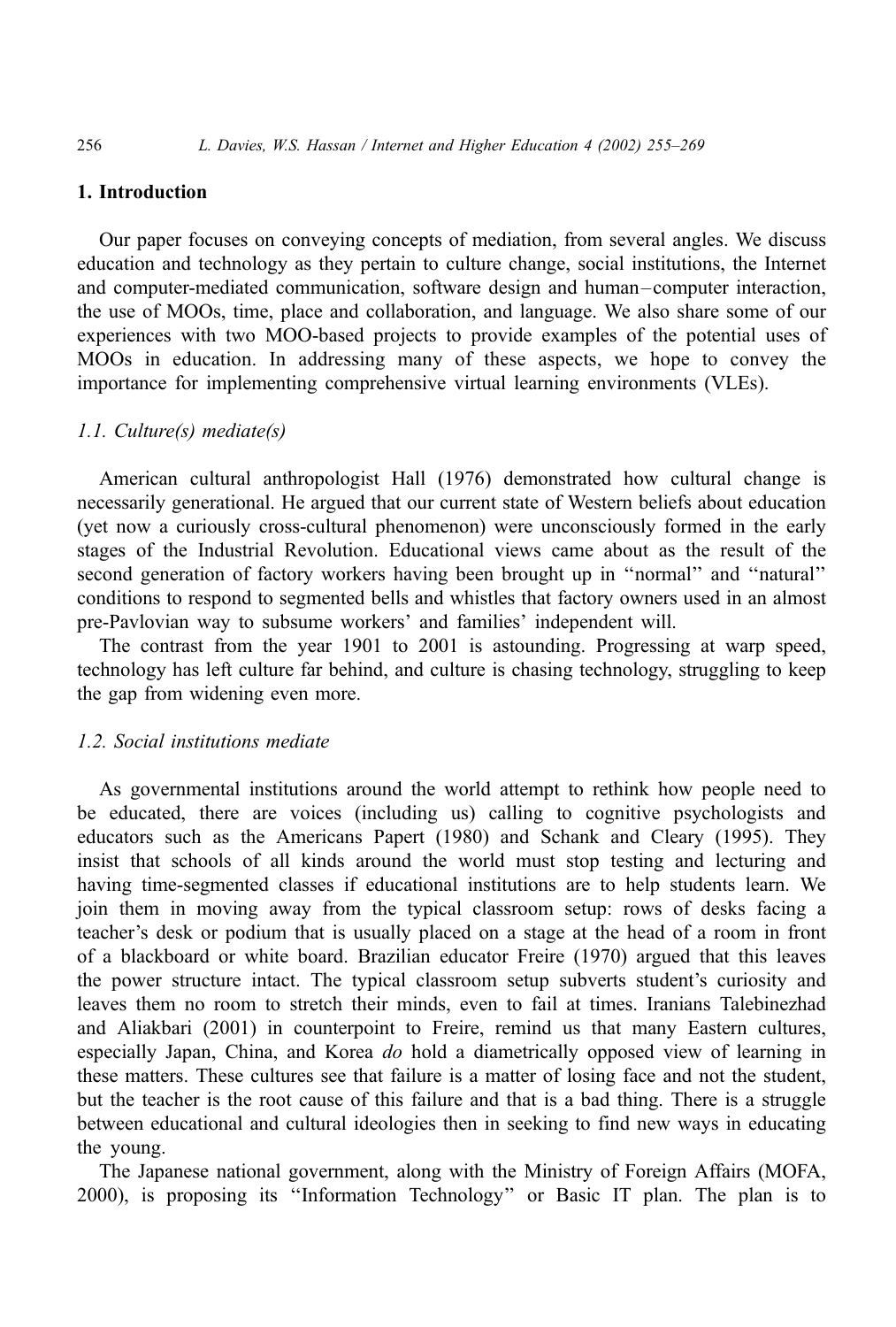integrate Japan's infrastructure with wireless technology in all facets of society, including of course, education. The Japanese would like to realize the goal that ''all will be able to receive the most advanced level of education they require regardless of geographical, physical, economic and other constraints'' (MOFA, 2000). This is the educational part of their goal to have Japan as the leader in IT by the year 2006. Yet, already, it is obvious that they will spend a lot of money on the hardware, but little, at least in the educational fields, where it is needed most: in teacher training and pedagogical considerations. Similarly, the Malaysian Multimedia Super Corridor project, with the development of Smart Schools as one of the flagship applications, has striven to enhance the use of ICT in schools. The National Information Technology Council (NITC) has carried out numerous projects to educate the community at large about the need for ICT skills. The Ministry of Education has long introduced Computers in Education (CIE) in schools to teach pupils about IT literacy. There are also many other initiatives that not only provide hardware, but also content for learning. Malaysia was also one of the first countries in Asia to have a nationwide IT teacher training program (in-service) and a compulsory ICT module in colleges and universities. Furthermore, we have recognized that it is crucial to support ''warm ware,'' i.e., the people involved in applying the technology to the education and training system.

Ironically, the Japanese seem to be ignoring the lessons that the Americans have learned about front-loading technology into schools, which is that computers in a classroom do not do much if the teachers are not trained to use them. America is now thinking how to solve the problem of training teachers in the uses of technology, and might come to a solution shortly. We predict that they will spend more money on upgrading current hardware and continue to ignore the human side of the equation. This also has much to do with culture and the evangelical spirit that is patterned into Americans like Larry. The real revolution in education will come from a repositioning, or a reversioning of educational values.

## 1.3. The Internet mediates

Computer-Mediated Communication is still a young field of study. We prefer Internet-Mediated Communication (IMC) as witnessed by the rapid spread in Japan of new technologies such as iMode, which are wireless phones, more like PDAs and other handheld computers, that are now ubiquitous in ''classrooms,'' but oddly enough not yet used in ''classrooms.'' Over 90% of Larry's students have a ''keitai'' or portable telephone. (Larry has one, too!). We will stay with the term ''computers'' for now which will encompass all of these new devices. Whatever it is at the moment, the Internet-connected device is the MEDIATOR or the go-between. As www.dictionary.com (2001) defines the word mediate: ''To effect or

<sup>&</sup>lt;sup>1</sup> Reversioning—Larry has coined this noun form to encompass the idea that many things that are made for one purpose soon find themselves being used for another purpose. The Internet, as the most obvious example, was created as a tool for Cold War American intelligence services to gather information about other countries, but has since been reversioned to the more general populations of the world. The verb form then, comes from the infinitive ''to reversion.''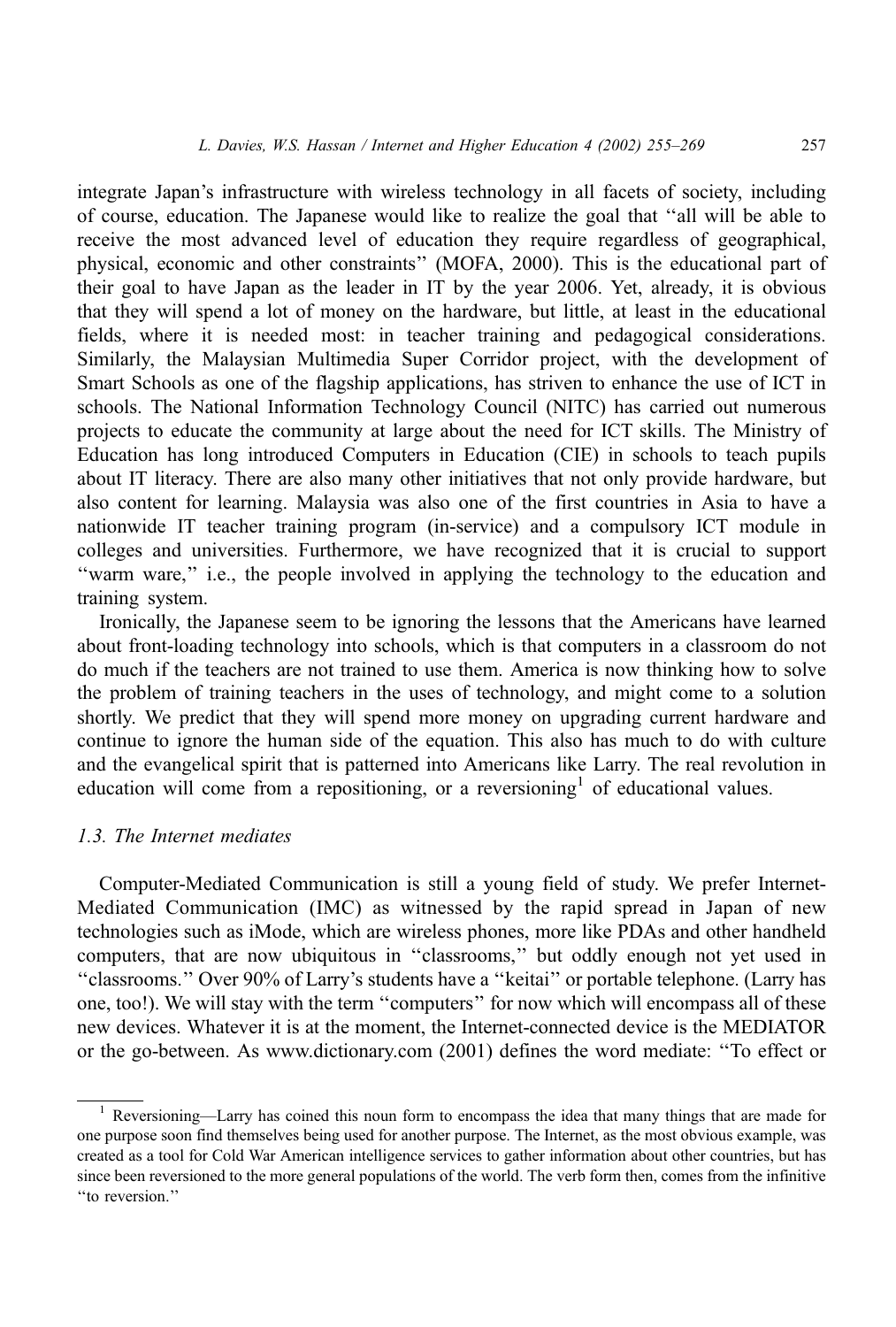convey as an intermediate agent or mechanism.'' What the device conveys is the interaction of two or more humans. IMC, then, is human–computer–human interface (HCHI), and where we want to be. We want that tool, that device, to aid the two or more humans who want to interact with each other. Now, these people logically are not in the same place, but are in the same time. It means that I am here in Japan, and you are there in Malaysia and we want to work on something together at the same time. We can do this now, and the technologies are enabling us to do it faster and more efficiently, in terms of how big the information pipeline is. Larry has a 100 base T connection at his school, and a 900-kbps cable modem in his home.

#### 1.4. Software mediates

To date, almost 99% of software design in all realms, not just education, lacks the key ingredient: collaborative workspaces. We take our definition of ''collaboration'' from Schrage (1995, p. 33): "... collaboration is the process of *shared creation*: two or more individuals with complementary skills interacting to create a shared understanding that none had previously possessed or could have come to on their own ... but the true medium of collaboration is other people.'' Note that 99.9% of the software we routinely use is Western developed. We rely on the human–computer interface (HCI) in such fields as Computer-Aided (or Assisted) Instruction, Computer-Assisted Language Learning, and the Internet, but these remain dehumanizing influences. Communication has nothing to do with our interaction with machines, but with each other, those involved in the human experience. However, software of the HCI dominates. This has as much to do with the sociocultural– historical viewpoint and values of the software developers (remember that Americans have the frontier do-it-yourself spirit!) as anything else.

MOO (explained in detail below) offers a unique way of developing software for education. It is a type of ''Middleware,'' a term used in the development of educational software, and is a proposed key to the future of changing the way we educate and are educated. Middleware, simply, is the core programming software that exists in the center, like an engine of a car. Other pieces of software, in the periphery, then, can be added in terms of functionality. Additionally, the core code could be used to develop other tools, like adding the body and seats of a car. This means that the software is extensible and is able to scale horizontally or vertically. At its core, MOO is open source, which adds value to education, as it is free and available to all educators.

## 1.5. Time mediates

As it stands, if we want to write something together, these are the steps we have to follow. First one of us has to use our computer word processor, such as Larry is doing now, to make this part of this document. Then, I e-mail the document to you and (provided you have the same word processing program) you open the document, make some comments and e-mail it back to me. Alternatively, you could have a new idea for a machine or a product and want to bounce it off me for my ideas. You would open your drawing program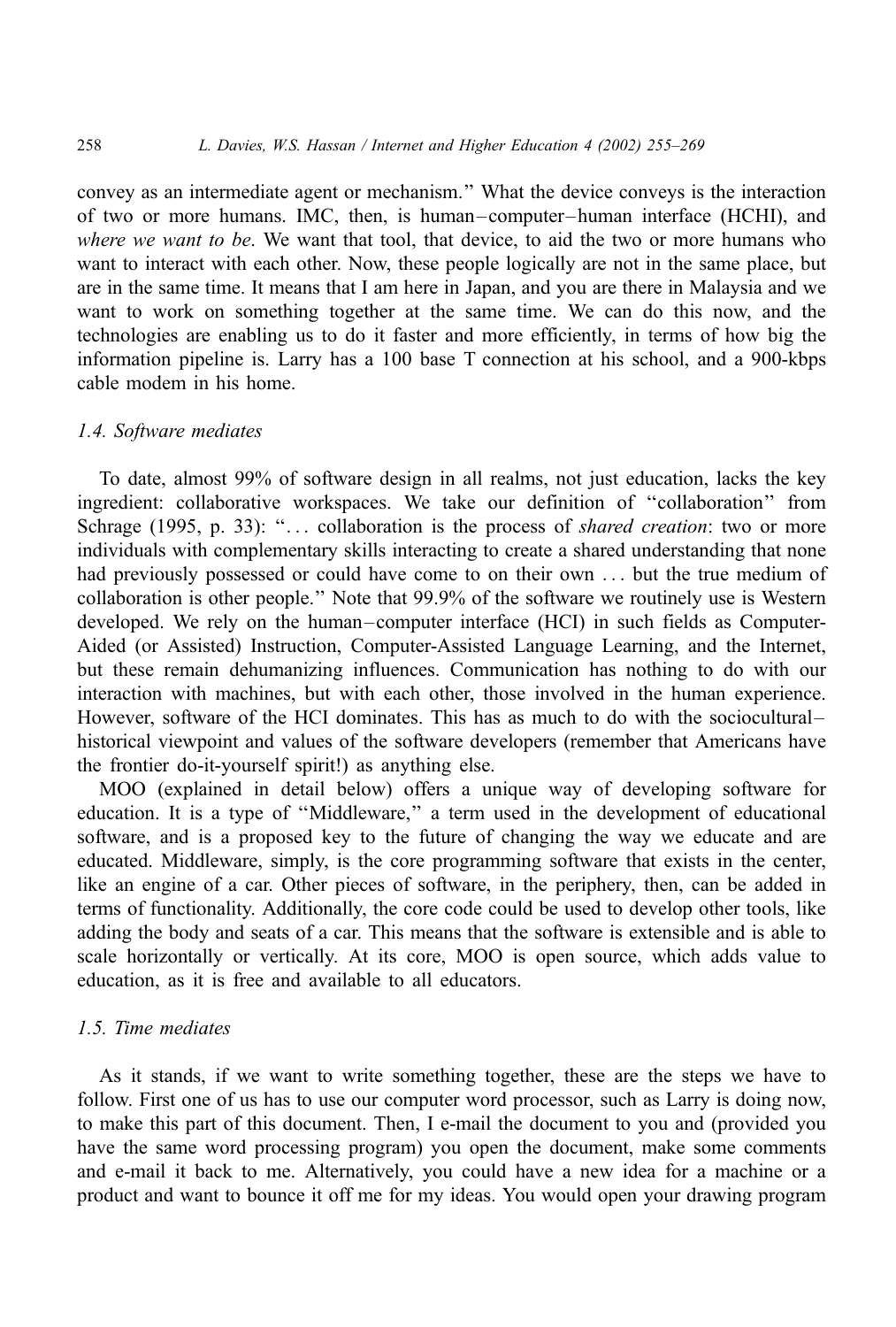and follow similar steps, and hope I have the same program on my computer. Of course, we are a continent apart during this entire process. To continue, you open your drawing program and make a gif or jpeg image and e-mail me. I open the document if I can, look at it, perhaps make some changes, then I send you some comments back along with the new version of the document. In both of these cases, we are forced, by distance, into an asynchronous relationship. We cannot work on the same thing or even at the same time. I have to wait for your work, and you have to wait for my comments and revisions. There is no chance for that magical collaborative chemistry to work with all that time spent in between sending, receiving, viewing, commenting, saving, e-mailing, and downloading. Under the best of current circumstances, we *could* chat in one window while looking at the same document in another window. We have done this with several colleagues already, but we have still missed out on that exciting moment of ''shared creation'' that Schrage (1995) shows is the key ingredient in collaboration. We still do not have a shared space in which to work, either, even if we could work together on something at the same time. We need that shared space for any collaboration to pan out.

Sure, we could use chat to some effective extent. The overwhelming majority of Internet users do when they want to communicate with others, but why use technology equivalent to the telegraph when you can recreate an entire world and populate it with objects that can do a lot of the menial tasks (like recording your interactions and e-mailing you transcripts of your interactions) while you and your collaborators have your hands free to do the real work you need to do?

To be fair, there exist some examples of collaborative software that enables two or more people to work together on the same document at the same time. There are private companies working in these areas now, and developing various collaborative tools (see Appendix B). We have seen a few very useful white boards (www.groupboard.com as an example). A colleague has shown Larry a collaborative mind mapping/concept mapping environment and a collaborative word processor environment. These are large steps in the right direction if one wants to create a shared space.

#### 1.6. Language (human and computer!) mediates

Recently, we have seen a very nice piece of software that enables video to be manipulated in real time with a number of interesting visual effects (see Arkaos, under Resources). Our very first lament about this nice piece of software was that it was written (by Europeans!) for industrial revolution people ... those who we are pigeonholed, segmented, and separated from each other and themselves also. It would make an awesome piece of collaborative artistic and musical software. However, only one person can use it at a time ... much the same as all other software out there. The software also uses an interesting array of input devices including a computer keyboard to trigger special effects or a piano's keyboard. Unfortunately, programmers do not think like educators, who do not think like interface designers, who do not think like performance artists, who do not ... you get the picture. In all of our separate areas we are constrained by the language we use within the boundaries of our profession and our culture (again, culture!).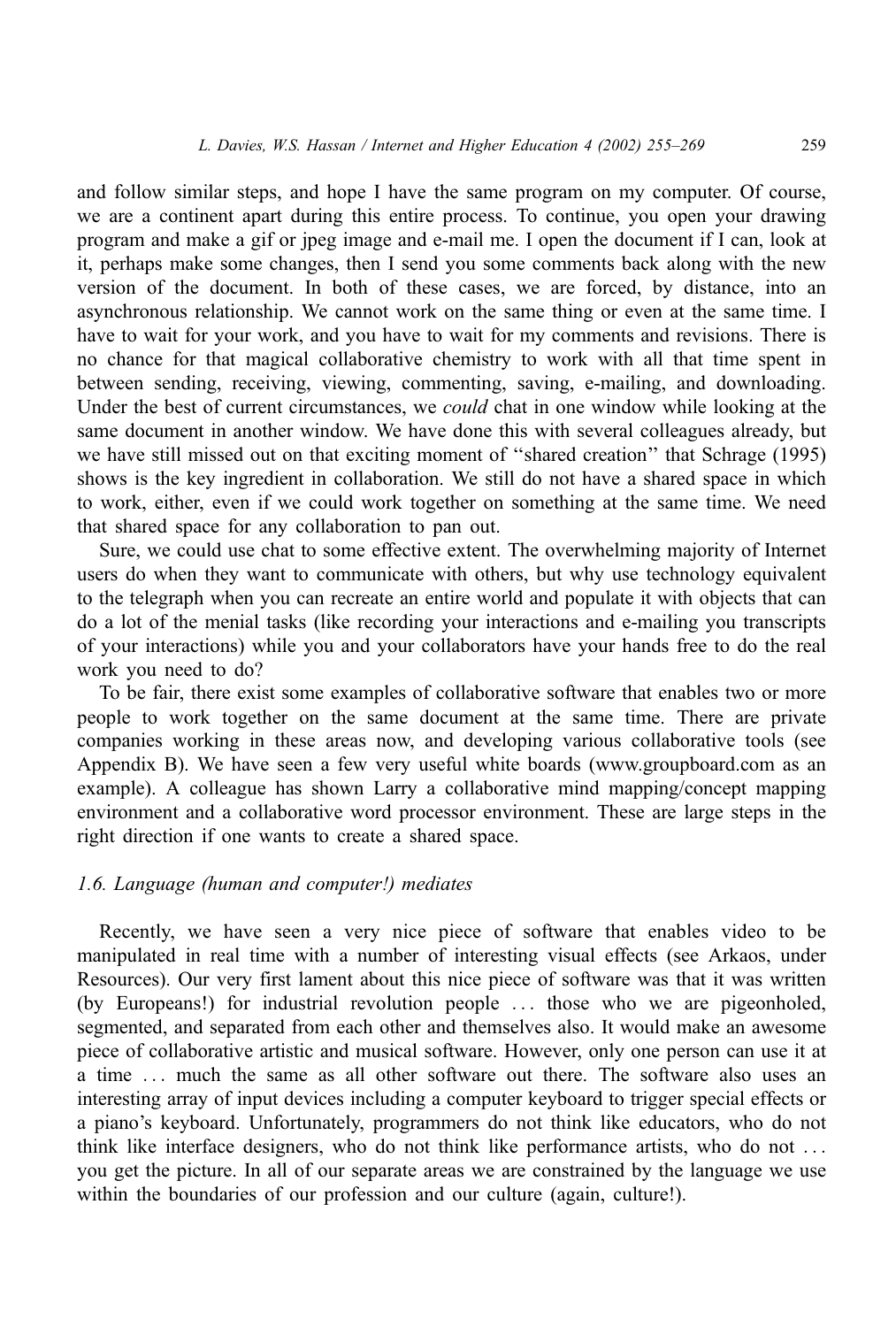## 1.7. So what?

Where does that leave us? Not anywhere really, because we continue to think inside the box. We are constrained by our culture, our educational systems and other social institutions, our previously created electronic artifacts ... even our subcommunities, be they academic, artistic or what. New software is still being designed with HCI as its basis.

This is not a pessimistic assessment of things, merely a small lament that we continue as an entire species to live and design our tools far under our potential. That the Internet values the pieces and not the whole; that the Internet reinforces the digital divide and continues to remain, politically, at least, a tool for a particular world view; we view this as a sad development.

## 2. The black ships of the Internet: MOOs

To take a short digression, Larry now lives in Hakodate, Hokkaido, Japan. The northernmost island was formally annexed by Japan in 1868 from the Ainu (who are now a tiny minority on the island, but are culturally distinct and related to the Finnish Lapps and the Canadian Inuit). This city is probably most famous, historically, for the American's Commodore Perry arriving in 1856 with his ''Black Ships'' that opened Edo Japan up to the rest of the world after 300 years of self-imposed isolation under the Tokugawa Shogunate. Perry's ships led to the overthrow of the Shogun and the restoration of the Emperor Meiji in 1863, a mere 7 years, less than a quarter of a generation, for radical social change in Japan to begin. Hakodate shows many unique Meiji-era trappings in terms of the design of buildings and the layout of the city. Much from Perry's time still remains, including the distinct cultural outlook of Hokkaidans in general.

In terms of an artifact that has already been created that addresses all of the above is one modest piece of technology that we liken to the Black Ships and their potential to revolutionize a way of doing something mired in a long history and tradition. In our opinion, the best (but far from perfect) thing we have for online collaborative learning so far is to be found under the strange and mysterious acronym: MOO. It is an acronym within an acronym. The M itself is disputed.... It could be Multi-user domain or dungeon. This is MUD for short. The O-O is simply Object-Oriented, for MOOs are object-oriented programmable databases that sit quietly on servers preserving lots of data not only about users' habits, but their products as well. The products are usually framed within a ''room'' metaphor, and the entire MOO is a "place" inhabited by these people *and* their creations. This place is a kind of virtual world. In MOO, everything, including users (also called players), is an object, meaning that everything can be programmed to look like something and to do something. Chairs can just sit there, but they can also be programmed to float away, or morph into a dragon, or recycle themselves out of existence, or e-mail you at certain intervals a list of all people who have interacted with it or any other objects within its class. Chairs can be any size, shape, smell, color, texture, gender ... like everything in good literature, the limits are only in the imagination, as this is, in its current state, a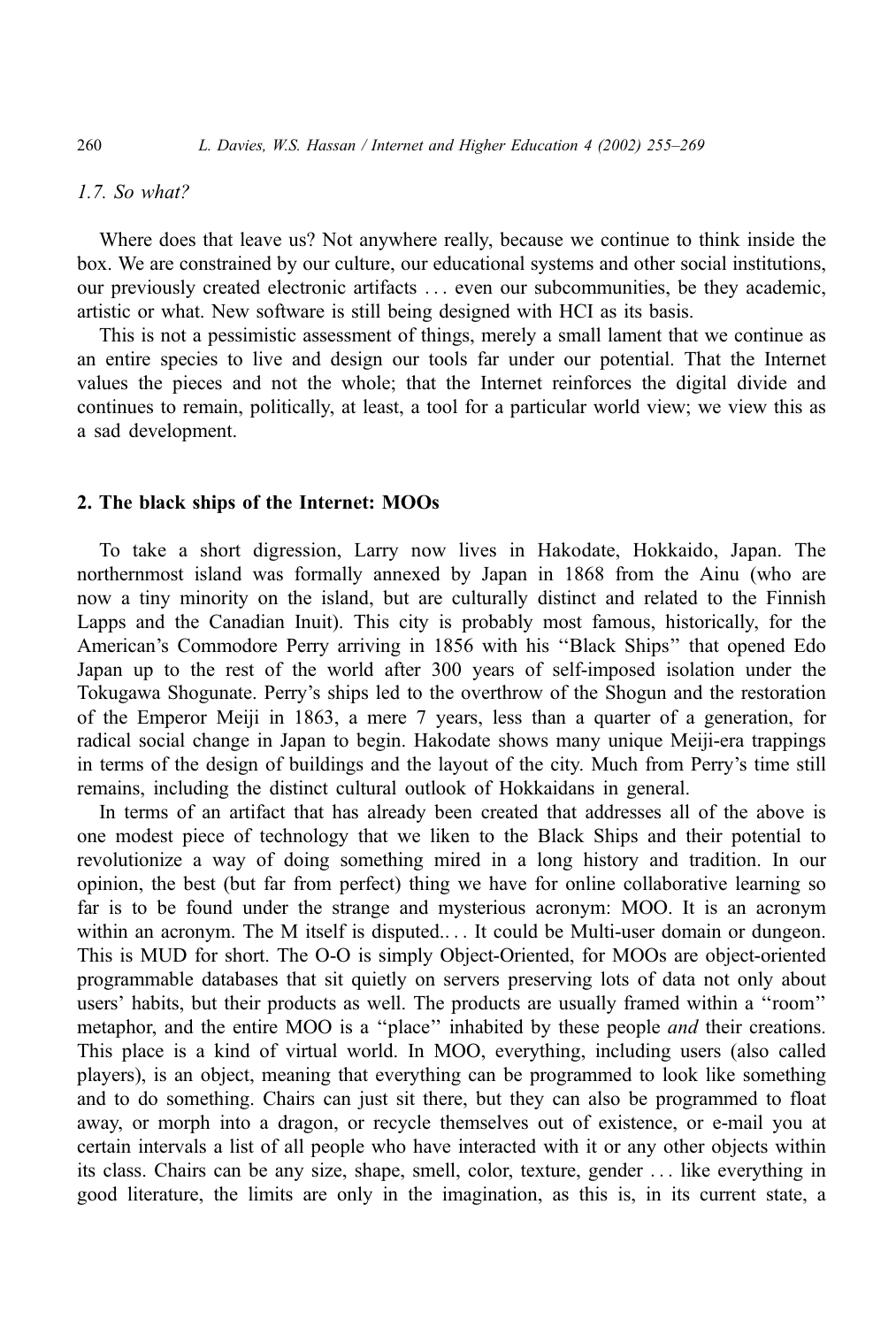mostly text-based learning environment. Its first and still present incarnation is a command-line interface. It is a programming environment and it is command line interface. This is worth repeating.

Since 1997, there have been moves on at least two different fronts to put a ''friendlier'' user interface (UI) onto the open-source core software from Curtis' (1998) original rendition of MOO as a role-playing environment. This fact in itself should make it obvious of the potential of the medium. Cognitive psychology and constructivist educators tell us that learning by doing and playing is the way infants and children learn. Vygotsky (1978) was quite clear, also, on the importance of some*one*, not something, that would scaffold people toward higher thought processes. MOOers, after all, do the programming. The programmable verbs in MOOs are programmed by people, usually after long sessions with other, more experienced people.

#### 2.1. Experience mediates

This other difference, experience, sets MOO far apart from chat (such as IRC chat) and instant messenger programs (ICQ and AOL Instant Messenger). There is nothing to learn in these latter two technologies. Type into a box and hit *return*. It *does* do the job of helping two or more people communicate through the Internet, but why use a cup to fill a bathtub when you can use a hose? In MOO, like in every other learning situation, things are created things with the help and collaboration of others. The created things can be silly things in their own right, but learning to program the silliness leads to many complex learning moments and opportunities for building a community of knowledge and experience.

We recognize also that MOO must have pedagogical use; Honebein (1996) summarizes ''seven pedagogical goals'' of constructivist, learner-centered environments:

- 1. Provide experience with the knowledge construction process [student responsibility for learning].
- 2. Provide experience in and appreciation for multiple perspectives [viewpoints and problem solving].
- 3. Embed learning in realistic and relevant contexts [authentic learning tasks].
- 4. Encourage ownership and voice in the learning process [student centered with teacher as consultant].
- 5. Embed learning in social experience [encourage collaboration].
- 6. Encourage the use of multiple modes of representation [different mediums].
- 7. Encourage self-awareness of the knowledge construction process [reflection]. (pp. 11–12)

Also MOOs can be classified under ''Rich environments for active learning'' (REAL) that are constructivist-based and designed to encourage student responsibility and motivation (Dunlap & Grabinger, 1996, p. 228). MOO, then, lends itself to learning through experiencing. All levels of sophistication can be catered to. Programmers will enjoy the objectoriented experience and the myriad ways to get objects to do things.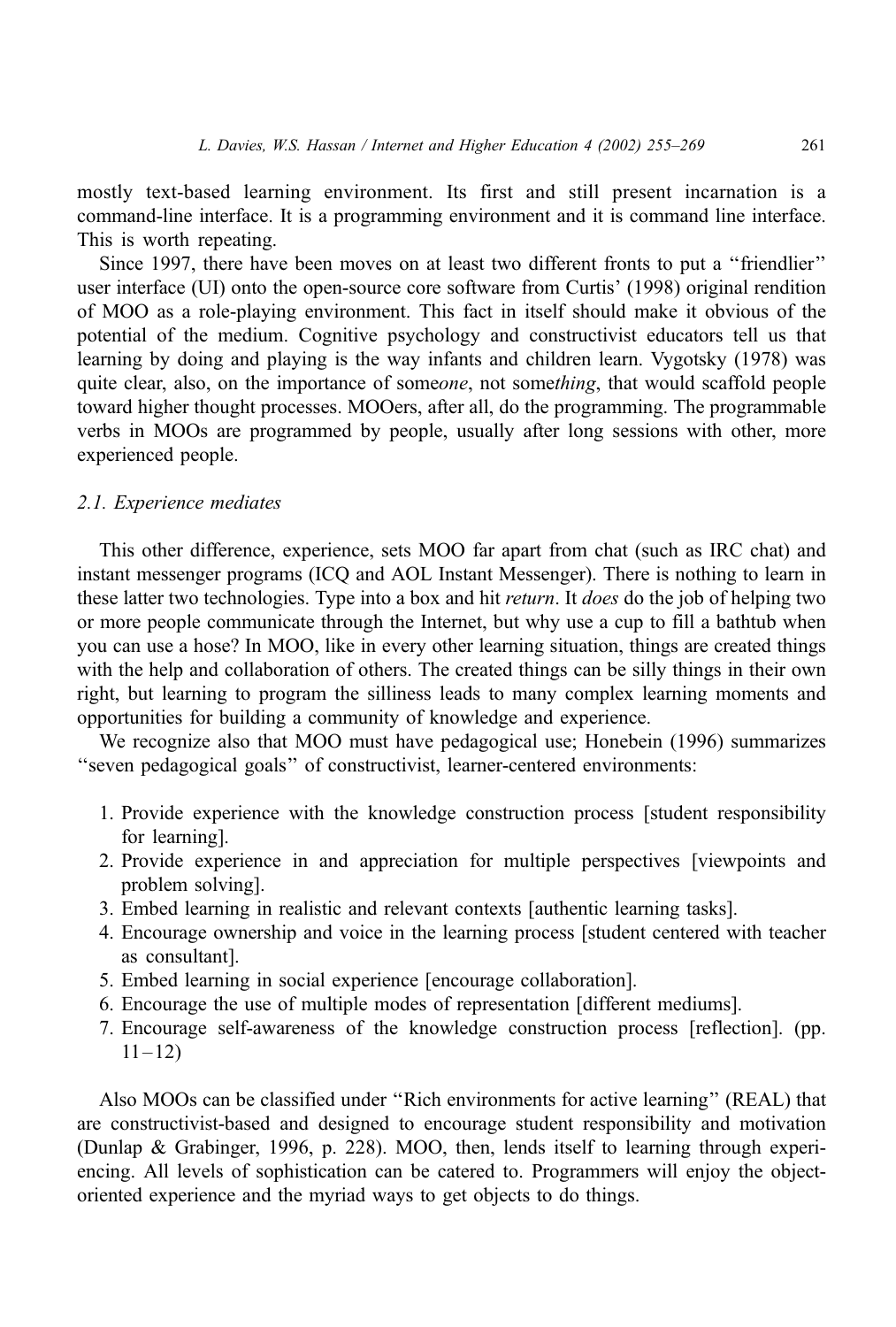Some of the most basic tools in MOO are the result of simple programming efforts. There is the tape recorder object, which can save a transcript of human/human and human/ object interaction (see Appendix A) and e-mail it to concerned parties. There are preprogrammed robots waiting to serve as virtual museum guides, or as characters to enhance the space's atmosphere. There are web projectors that can show pages from the World Wide Web directly in the Java enhanced windows of one version of the current MOO UI, though the UI itself is undergoing development (Appendix A). There are many more things too numerous to mention, but experiencing them is more important than writing or reading about them.

#### 3. Illustrative projects

A brief explanation of two MOO-based projects will, we hope, give a slightly clearer picture to the potential uses of MOOs in education. One of the projects is found at Achieve MOO (http://achieve.utoronto.edu:2221) and the other at SchMOOze (http://schmooze. hunter.cuny.edu:9000).

## 3.1. The Malaysian–Coventry project at Project Achieve

It is an initiative to develop and deliver ICT solutions to teaching and learning in secondary and primary schools in Coventry and Malaysia. The goal is to nurture a new learning culture offering more learner-centered approach, the sharing of teaching and learning materials, and the acquisition of new skills and competencies.

This school link offers an opportunity for the SMART Schools (IT Schools — http:// www.ppk.kpm.my/~wshukry/bestari/) and technology-rich schools in Coventry to be involved in the introduction of IT and to facilitate the transition between schools and industry. This link is built on commonalities in both the UK and Malaysian initiatives and addresses the major challenges of how best to develop and share new practices.

#### 3.2. MOOrrey's entertainment complex at SchMOOze

Markus Weininger, a German living in Brazil, and his anonymous colleague spent the good part of 6 months collaborating on an interactive space in SchMOOze, dubbed MOOrrey's. The space features a restaurant, where you can order food and drinks from the robot waiter, Manuel, a bar, where Iona (another robot) will serve you any drink or learn about any unknown drink from you, and a dance floor where the DJ (yet another robot) will play any song you request, and add any song that he does not know to his play list. Finally, throughout these three spaces is the roaming ''bot,'' Kumiko, who is the bouncer at MOOrrey's. Kumiko brooks little tomfoolery from customers and is quick to dispose of you outside the premises. In addition to the interactivity with robots, you can sing in the karaoke booths (a later addition) or dance with a partner. All in all, this is an amazing piece of interactive programming by two nonnative English speakers. The main intention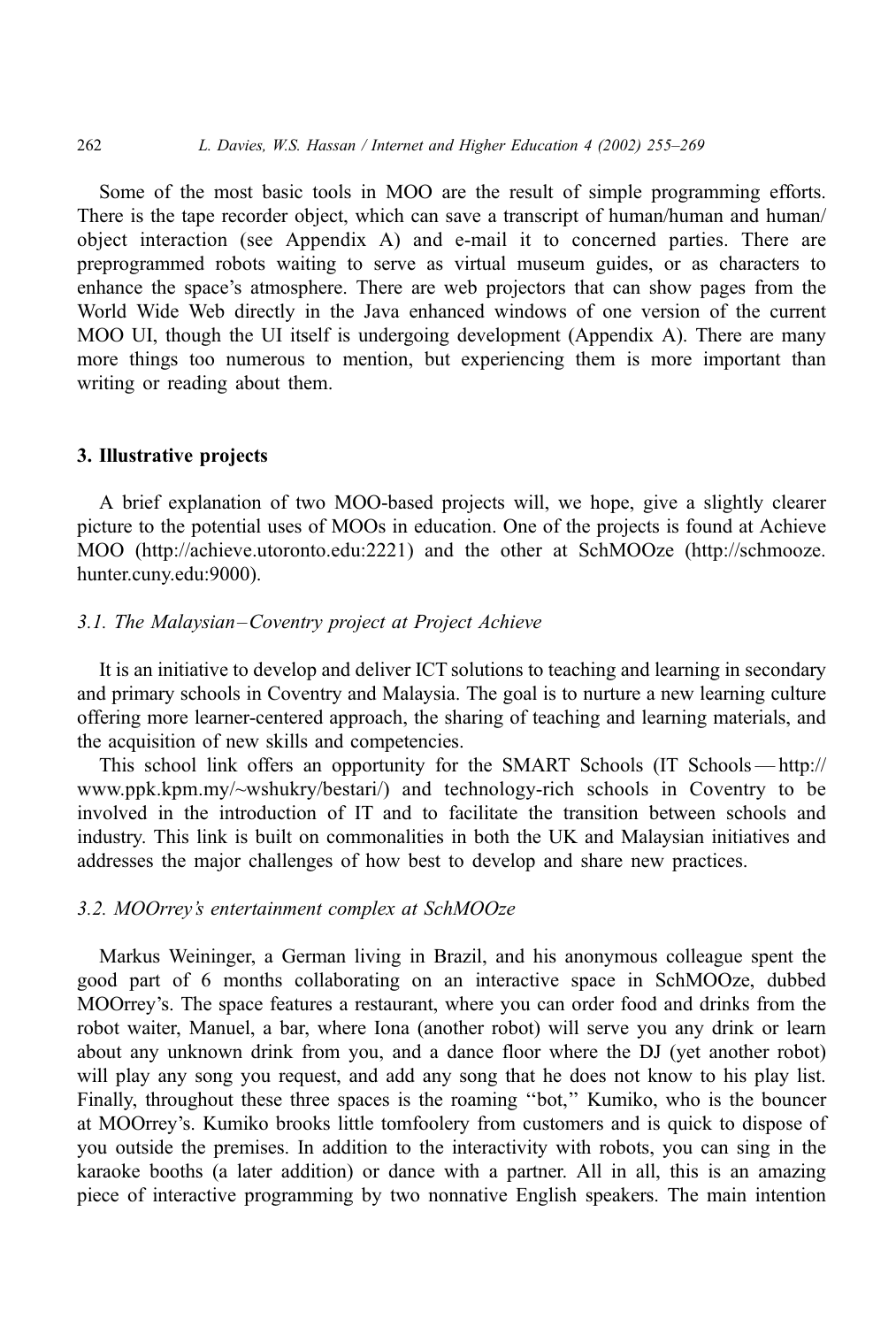of this project was to give nonnative English learners a safe place to practice using their English. It is one of the most popular ''places'' in SchMOOze where learners go. Some students, inspired by this project, have added to Manuel's menu, and the music list that the DJ keeps.

These two projects are very superficial overviews of the power of these collaborative spaces. The owners of these objects do not need to be present for others to interact within the space, and this is what empowers this environment. By interacting with the creations of others, you are interacting with that other person, and you learn more about the programmer and his/her intentions through your own direct experience with his/her creations. This type of hypertext narrative defies simple explanation. We encourage readers to experience the MOO and consider some of the pedagogical implications of a space that offers full and total access to users with a simple telnet connection or a full-blown Javaenabled browser such as Netscape Navigator version 4.5 or better.

## 4. The bad news: it is not perfect!

It is also important to understand some of the deficiencies inherent in the design of this software, as with any software. In addition to design deficiencies, there are built-in problems of geography and institutionalized conceptions of time and learning spaces.

Many people experience a general dislike of the command line interface input in MOO, and the fact that the MOO is a heavily text-rich environment (very true in Larry's case!). There are many arguments from new users on the difficulty of having to learn new commands to communicate and move around the spaces. We think these arguments are superficial at best, but also affirm that it is an issue that must be addressed in the future design of the input interface. People are, after all, more attracted to bells and whistles than to nuts and bolts, and MOOs are especially oriented, in their present iteration, to the latter.

The digital divide means that these spaces are still pretty much for the elite, meaning people living in countries with well developed or rapidly developing communications infrastructures. People with access to computers still account for a tiny fraction of the world population, hence the chance to meet with people who see the world from a very different perspective are small.

In addition, most national governments rarely look outside their borders in constructing basic educational curricula. Factors of geography, such as climate, regulate the creation of national school schedules. Different countries live on different schedules, so coordinating an international project in MOO within the confines of a school year will cause a logistical nightmare. Japan's school year is from April to March. The US and Canada school year is from September to June. Malaysia's is from January to November. Other countries? Until governments find ways to cooperate and collaborate with each other, there will be few chances to have mid-to-long term collaborative projects that can be done in a MOO. As it stands, educators can expect a 3-month long project to be a luxury, whereas a more realistic goal is 1 month, at best. This leaves an impossibly short time to get to know one another: a prerequisite for Shneiderman's (1997) view of effective cyber-collaboration.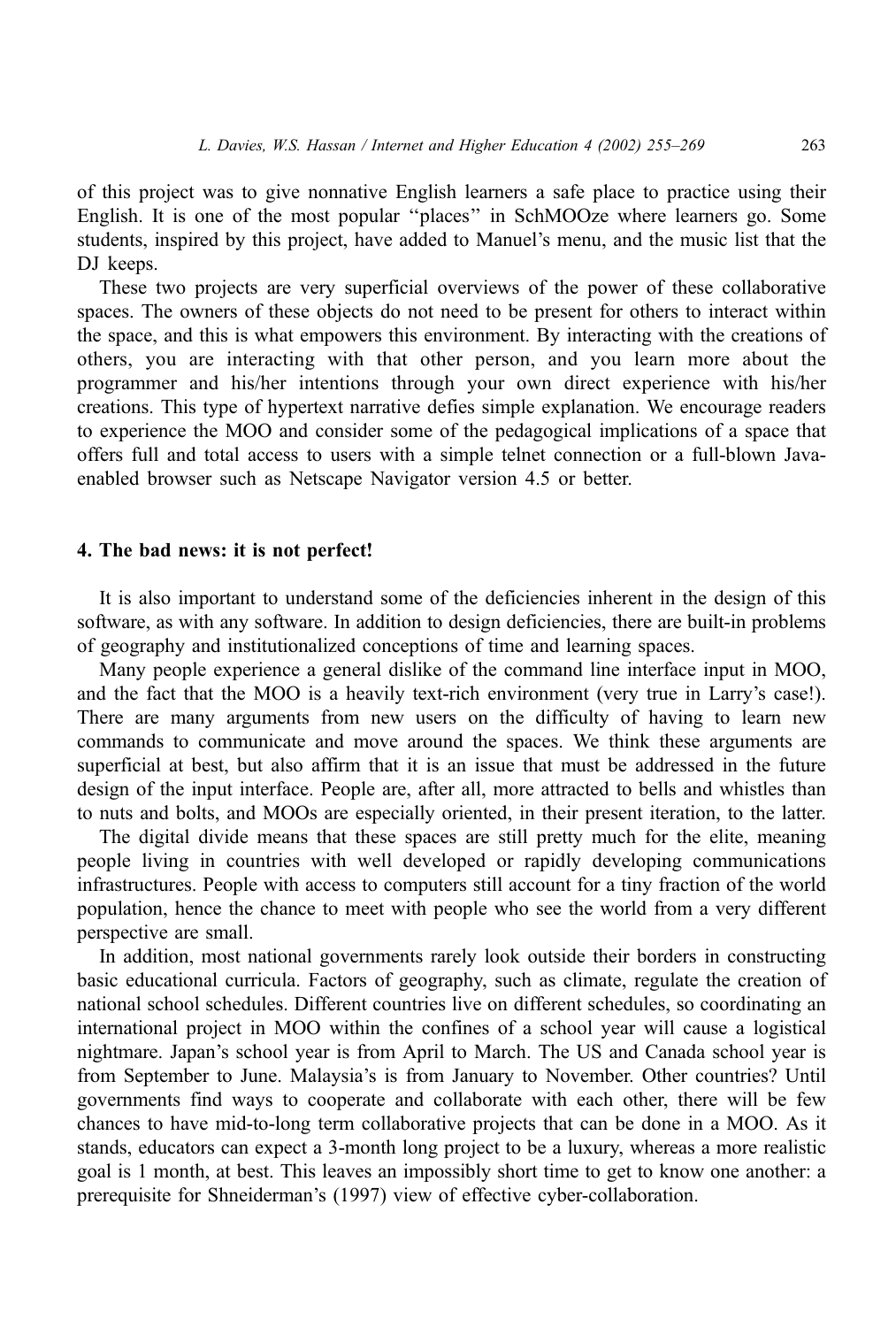The other factor of time zones is a near impossibility to overcome. Malaysia and Canada spend half a year being 12 hours apart in time, as are Japan and Brazil. Projects between students from these countries would not be successful in terms of synchronous collaboration, until students have 24-hour access to Internet connections. Future University-Hakodate does have this, but it is an exception, rather than the rule as it currently stands.

MOO-based projects are not tailored for current class or curricular structures. If we want students in different countries to interact in real time with each other, we can pretty much count out using class time for it. Class time is more for personal exploration of the space and of the available tools with which to describe and program. We remain pessimistic in seeing this point being addressed anytime soon.

## 5. Conclusions: the good news: it is real, not virtual!

VLEs are, in the final analysis, really a misnomer. The human interaction and the learning that can happen are very real events, in the sense that there is a sharing of new learning, and a sharing of ideas that can be reached through Internet-based communication in real time. Stronger than the asynchronous nature of e-mail, and more immediate, MOOs are ripe for potential. The payoff with MOOs, however, is realized only after a considerable investment in time and human contact. We do not prescribe MOOs for teachers looking for a quick magic elixir to motivate students. Initial excitement gives way to the reality that MOO technology is a programming environment, a hypertext environment, a community-building-in-real-time environment. It requires considerable time to meet and chat with people who cannot be seen or heard. It requires considerable time to deal with the multi-threaded nature of MOO conversation, which appears linearly, but is not. It requires patience and understanding that the power of the MOO is revealed to those willing to believe that the power exists and grow to understand how the power manifests itself. It requires, in the end, a belief that humans collaborate best when they get to know each other well and can respect that each of us has something to contribute to the VLE and to the world.

## Appendix A

A short transcript of an MOO session where Larry and Shukry plan this paper and presentation. This is the chat portion only, recorded by the robotic tape recorder object, then e-mailed to Larry's MOO registered e-mail address.

–Start log: Thursday, August 9, 2001 8:53:41 p.m. Achieve time (EST)–

Shukry says, ''yes''

Shukry says, ''i might be slightly distracted ...''

Larry says, "Um, well ... I think it would be better to put aside the time ... even if only 15 minutes."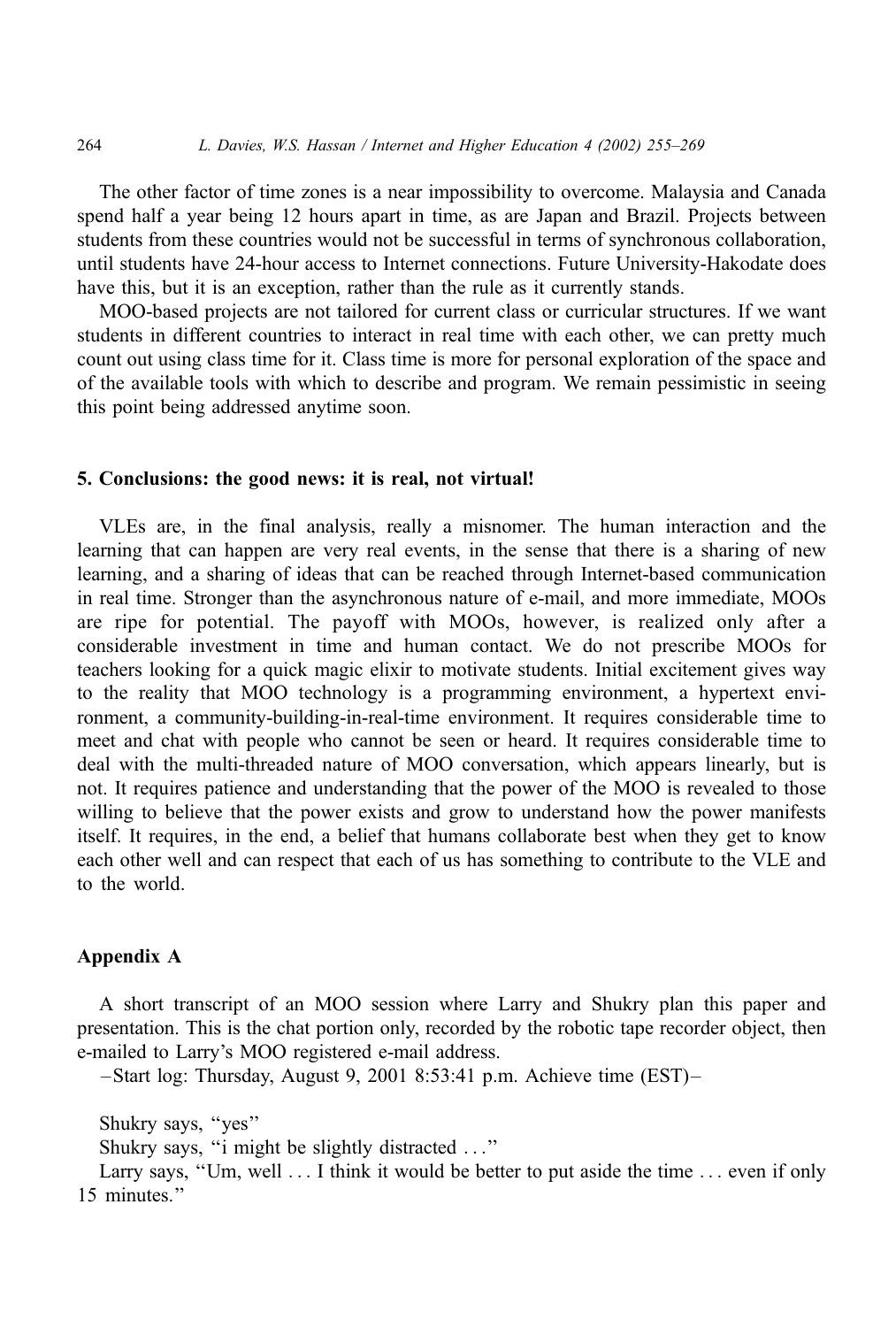Shukry says, ''ok right now then''

Larry asks, "We can then just plan what we need to do, then get back to doing it... or am I being too linear for you''?

Shukry says, ''nope, fine''

Larry says, "right now then is best . . . 15 minutes of undivided attention."

Shukry says, ''you can start''

Larry says, ''Yesterday I suggested the following ... Start with MOO and possibly end with Hotline."

Shukry says, ''yes''

Larry says, "I think MOO can very easily fill up a 5 hour playshop."

Shukry says, ''yeah''

Larry says, ''Fundamentals of commands. We can do this as an altogether thing.''

Shukry asks, ''ok, how many commands''?

Larry says, "People log on, then we show them how to talk ... and how to move around." Larry says, ''That's it. Four commands, really ... SAY, EMOTE, PAGE and no number 4'' Shukry says, ''I did a little module for the project''

Larry says, "they'll learn to move around when we get other MOOers here to guide them." Shukry says, ''ok sounds good''

Larry says, "I suggest, depending on the number of attendees ..."

Larry says, ''that once on the MOO, each Canadian MOOer be a kind of a tour guide''

Larry says, "and they can bring them to various parts."

Shukry says, ''wookay sounds like a good plan''

Larry says, "Then, if we coordinate this right, it becomes like a jigsaw."

Larry says, ''We leave the MOO, and in the playshop, people break into groups and describe what they experienced.''

Shukry says, ''aha''

Larry says, ''Then, they formulate some things that they could prepare for students, and share their ideas with each other.''

Larry says, "That's the whole playshop, right there."

Shukry asks, ''what would they be able to do''?

Larry says, "Experience. Sharing. Brainstorming new ideas."

Larry says, ''just the basics, but they need to understand the idea that there's a number of spaces here to move around in.''

Shukry says, ''then we could use inspiration''

Shukry says, "as well"

Shukry says, "right"

Larry says, ''and they need to see how to apply those concepts with their own ideas on how to create MOOspace.''

Larry exclaims, "oh, and I found a program that is ... in many ways, better than inspiration!''

Larry says, "but for OSX."

Shukry asks, "what is it"?

Larry says, "It's called Omni ... Giraffe ... or something like that."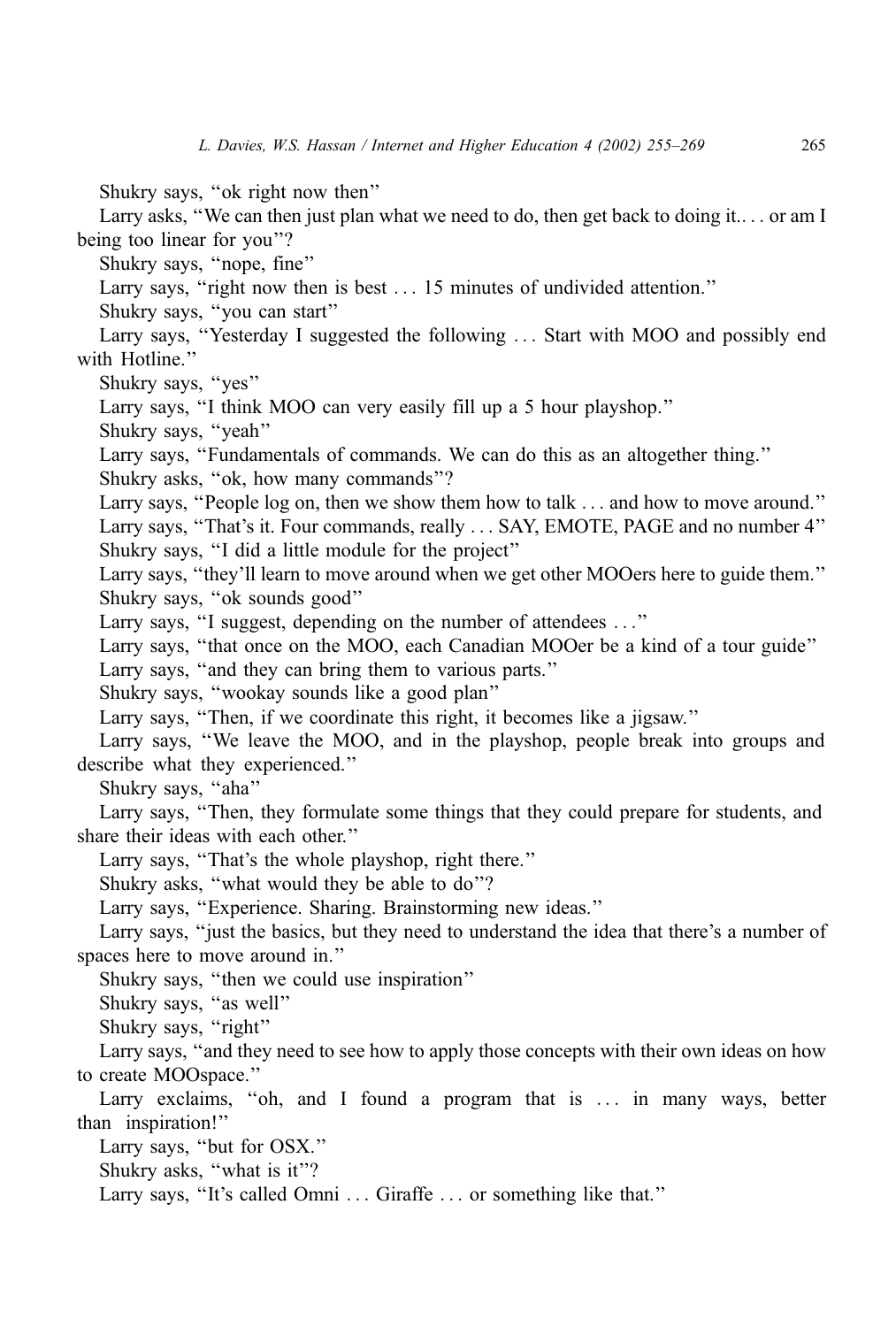Shukry asks, "is it free"?

Larry says, "check out omnigroup ... they are totally developing for OSX and nice things. No, but educationally cheap.''

Larry says, "about 30 US dollars ... and I'm sure they'll have site licences."

Larry says, "worth checking out."

Larry says, ''actually, lemme download that program on this computer.''

Larry says, "well, later."

Larry says, "So...."

Larry asks, ''Introductions, who we are and about 10 minutes of historical background?''

Larry says, "then a teeny tiny bit of pedagogy/theory ..."

Larry says, "say, 5 or 10 minutes at the most ..."

Shukry says, ''sorry phone''

Larry exclaims, "let it ring, man!"

Larry says, ''then, 20 minutes for MOO commands, then let them go for an hour at least.'' Larry says, ''Break time after 90 minutes.''

Larry says, "then, shared session for an hour. What they learned, what they saw ... with the goal of formulating some basic ideas on how to use the technology.''

Larry says, ''you want inspiration there? OK, but they need to know the software to use it."

Larry asks, "you on the phone again?"

Larry pokes at Shukry.

Larry says, "Oh, you phone people."

Larry urks.

Larry waits for Shukry cause I have no other choice ... SIGH SIGH SIGH ...

Larry goes to download some software.

Larry says, "be back in 10 minutes. It's now 10:15 (JST) here."

Larry says, "www.omnigroup.com the program is graffle ... very nice ... very nice ... but no brainstorming button. I LIKE THAT FEATURE in inspiration''

Larry says, "now downloading"

Shukry says, ''sorry swamped again''

Larry exclaims, "gasp! what a surprise!"

Shukry says, ''being pig-in-the middle again''

Shukry says, "i hate it"

Larry says, ''ok, back to normal''

Larry asks, "you there now?"

Larry asks, "or piginthemiddle again?"

Shukry says, ''yes''

Larry says, "ok, so, review for me, please ..."

Larry says, "and then we need to allocate our tasks."

Larry says, "oh, and two other things ..."

Shukry says, ''ok sure''

Larry says, "I do not see anything on the website about our workshope either ..." Shukry says, ''they said they put it on already''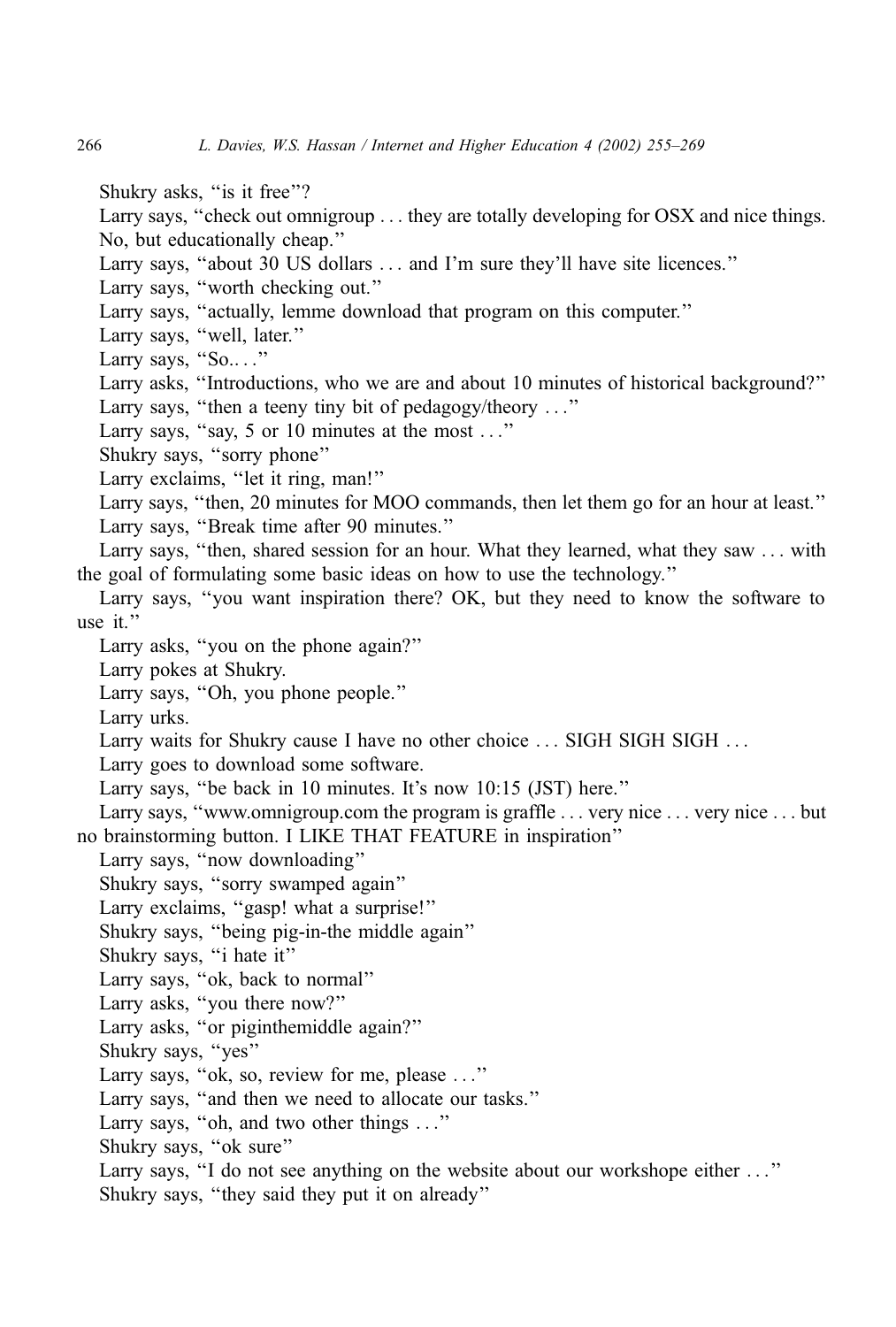Larry asks, "Where"?

Shukry says, ''yes''

Larry asks, "you got an URL for it"?

Shukry says, ''nope, but i'll email them''

Larry says, "now check this out."

Larry shares a URL. (http://www.omnigroup.com/products/omnigraffle/download/ content.html) (http://www.omnigroup.com/products/omnigraffle/download/content.html  $target=$  blank $\rangle$ .

Shukry says, "cool"

Shukry says, "i'll mess with it soon"

Larry says, "try it out  $\ldots$  if we can have OSX, then I want to use it. A little hard to figure out at times, but very flexible.''

Shukry says, ''wookay''

Larry says, ''anyway, I'm going to spend the next hour or two writing up about MOO for us, ok? and poke around the SOLE pages for evidence of our workshop.''

Larry asks, "or can you point out the URL for me"?

Larry pokes at Shukry.

Shukry says, ''hang on''

Larry asks, "see how hard even 15 minutes of online collaboration is?"

Shukry says, ''sorry can't seem to find it offhand''

Larry exclaims, "damn!"

Shukry sighs.

Shukry says, ''ok, you do the write up on the MOO''

Larry says, "keyboard is weird"

Larry says, "seems better now"

Shukry says, ''oh logitech ne''

Shukry says, ''drivers are dodgy''

Larry says, "dunno"

Larry says, "osx is the culprit I think"

Shukry says, "also"

Shukry says, ''but logitech is crappy''

Larry says, ''mmm''

Larry says, "I like the split keyboard, though."

Shukry says, ''yes but the MS one is better ...''

Shukry says, ''support wise''

Larry asks, "MS is better, did you say"?

Shukry says, ''yes i did say that''

Larry slaps you silly.

Shukry says, ''then washed my mouth with disinfectant''

Larry says, "good"

Larry says, "ok, time to write ... please make sure that we have an early morning session.''

Shukry asks, ''tomorrow good for you''?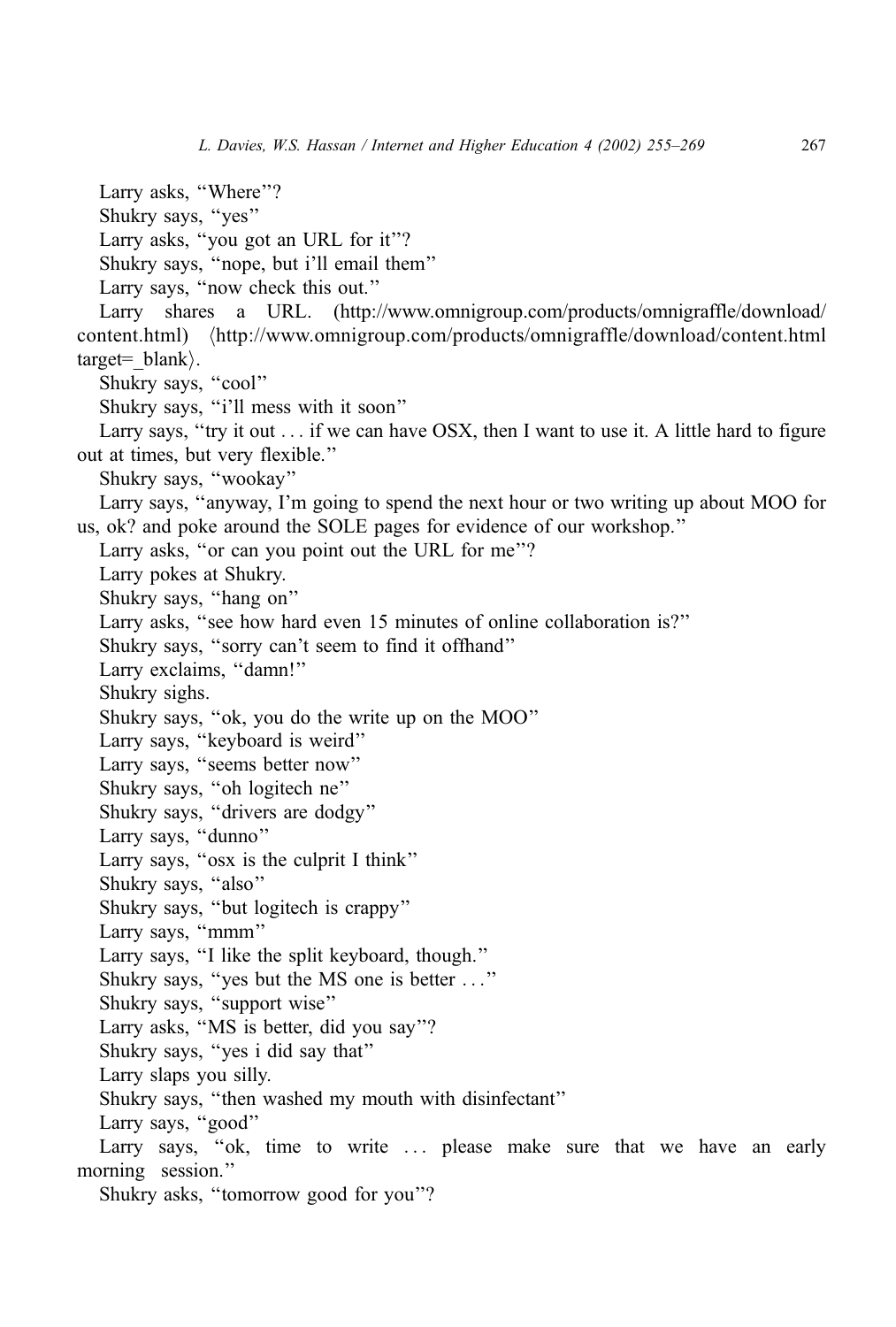Shukry says, ''morning as usual'' Larry says, "tomorrow is Saturday ..." Shukry says, "ok" Shukry says, ''no problem'' Larry says, ''Monday morning is ok, though'' Shukry says, "right" Larry says, "lots to do, but have to do it." Larry says, "including my grades." Larry exclaims, "yuck!" Shukry exclaims, ''oh i can't!'' Larry says, "ok" Larry says, "4th 5th 6th of September PM your time." Shukry says, ''got to chaperone those british peps'' Larry says, "oops ... sorry" Shukry asks, ''what is your flight detail''? Larry says, ''um, dunno yet, but coming Sept 2, I think in early afternoon KL time.'' Shukry says, ''ok tell me officially so that i can pick you up or get mimos to do so'' Larry says, "yep ... will send ... oh, wait ... I have rough details ... just a minute" Shukry says, "ok" Larry says, "arrives 455 pm in KL on the 2nd. do not know the plane yet." Larry says, ''I think Malaysia Air.'' Larry says, ''but not sure ... from Nagoya, though.'' Shukry says, "right" Larry says, "right" Larry says, ''more details as soon as I know.'' Shukry says, ''just email to me when you get them confirmed'' Larry says, ''my travel agent in Nagoya is doing it, and Atsuko has been dealing with her anyway.'' Larry nods. Shukry says, ''oh ok'' Larry says, "right" Shukry says, ''i've got to go for a meeting'' Larry says, "ok, just trying to finish up these arrangements with Jason, et. al." Larry says, ''bye, then. Monday no good, then email good times for you next week.'' Shukry says, ''email me the paper for the presentation ok'' Larry says, "right, as soon as I can." Shukry says, "sure" Larry says, "will spend time on it now." Larry says, "bye" Shukry says, ''ok good'' Shukry waves.

–End log: Thursday, August 9, 2001 9:51:31 p.m. Achieve time (EST)–